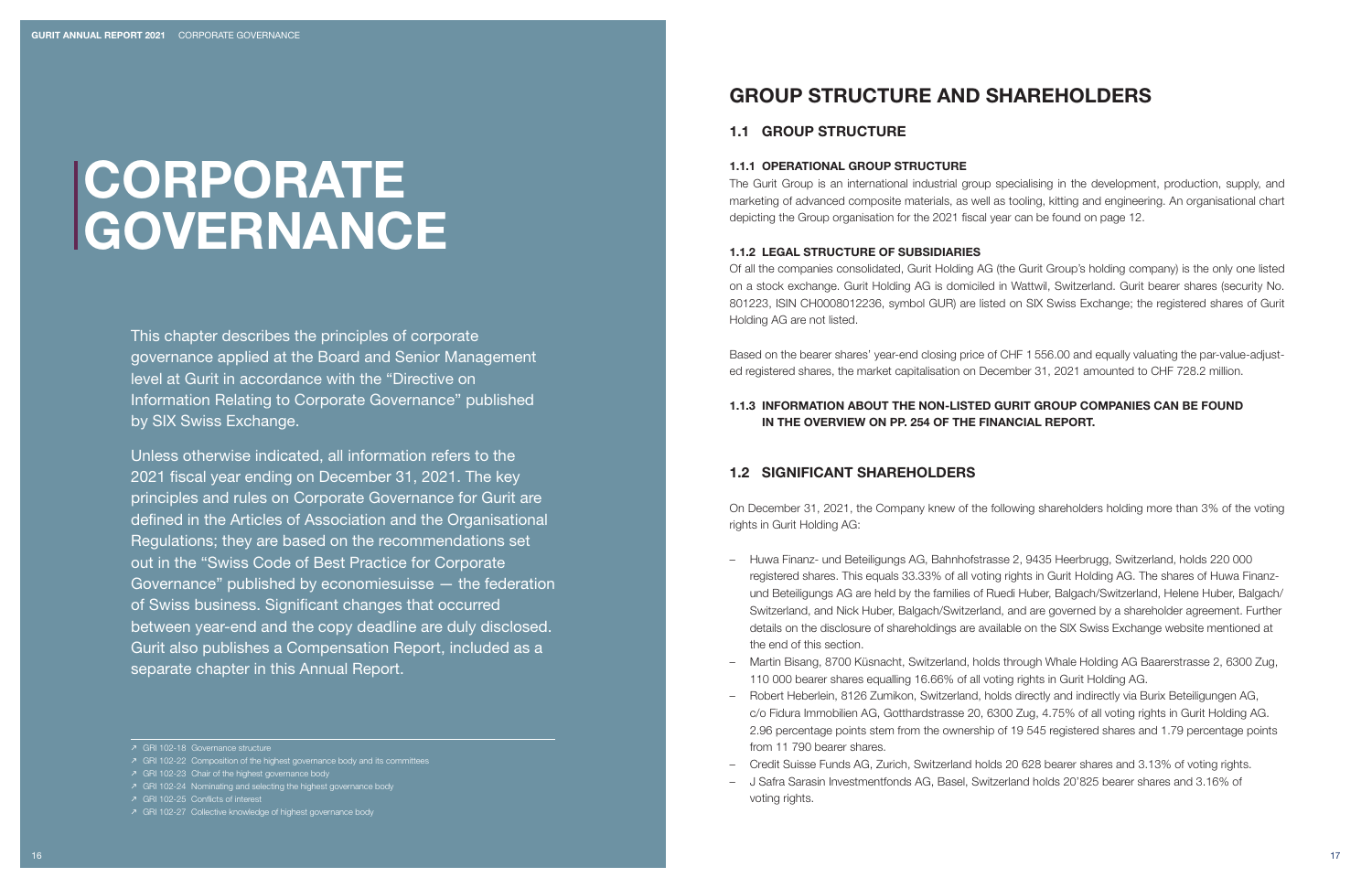Disclosures related to significant shareholders and their shareholdings reported in 2021 as well as updated information on major shareholders are available on the SIX Swiss Exchange website at: https://www.six-exchange-regulation.com/en/home/publications/significant-shareholders.html?companyId=GURIT

## 1.3 CROSS-SHAREHOLDING

Gurit Holding AG has no cross-shareholding arrangements with other companies.

# 2. CAPITAL STRUCTURE

Information about the capital structure can be found in Gurit Holding AG's Articles of Association, in the Financial Report and the statements on Gurit Holding AG as well as in the Investor Relations section on page 13 of this report. The Articles of Association are available on the Company's website: http://www.gurit.com/About/Corporate-Governance

## 2.1 CAPITAL

Details on the capital are included in the Notes to Gurit Holding AG's Financial Statements on pp. 264.

## 2.2 AUTHORISED OR CONTINGENT CAPITAL IN PARTICULAR

Gurit Holding AG has no authorised or contingent capital.

## 2.3 CHANGES IN EQUITY OF GURIT HOLDING AG

In the past three years the following changes in equity have occurred:

| <b>IN CHF 1000</b>                  | <b>DECEMBER 31, 2021</b> | <b>DECEMBER 31, 2020</b> | <b>DECEMBER 31, 2019</b> |
|-------------------------------------|--------------------------|--------------------------|--------------------------|
| Share capital                       | 23 400                   | 23 400                   | 23 400                   |
| Legal reserves                      |                          |                          |                          |
| Reserves from capital contributions | 81                       | 81                       | 81                       |
| Other legal reserves                | 4 6 8 0                  | 4680                     | 4680                     |
| <b>Retained earnings</b>            | 211 524                  | 193 139                  | 147 969                  |
| <b>Treasury shares</b>              | $-608$                   | $-263$                   | $-232$                   |
| <b>TOTAL EQUITY</b>                 | 239 077                  | 221 037                  | 175 898                  |

## 2.4 SHARES AND PARTICIPATION CERTIFICATES

The Company's share capital consists of 240 000 registered shares with a par value of CHF 10.00 each and 420 000 bearer shares with a par value of CHF 50.00 each. Bearer shares are traded in the domestic segment of the SIX Swiss Exchange (security No. 801223, ISIN CH0008012236, symbol GUR). All shares are fully paid up and entitled to dividends. All registered shares and bearer shares, regardless of their nominal value, are entitled to one vote.

Gurit Holding AG has not issued any participation certificates.

## 2.5 PROFIT-SHARING CERTIFICATES

Gurit Holding AG has not issued any profit-sharing certificates.

## 2.6 LIMITATIONS ON TRANSFERABILITY OF SHARES AND NOMINEE REGISTRATIONS

According to paragraph 4 of the Articles of Association, only individuals who are entered in the share register may be recognised as the owners or beneficiaries of non-traded registered shares. Registration of ownership may be refused only in cases where the purchaser does not expressly declare that he or she acquired the registered shares for his or her own account. Bearer shares listed on the stock market are freely transferable. There are no regulations to any other effect regarding nominee registrations. Changes in the statutory regulations restricting the transferability of registered shares require at least two-thirds of the votes represented at the Annual General Meeting and an absolute majority of the nominal value of the shares.

## 2.7 CONVERTIBLE BONDS AND OPTIONS

Gurit Holding AG has no outstanding convertible bonds nor stock options.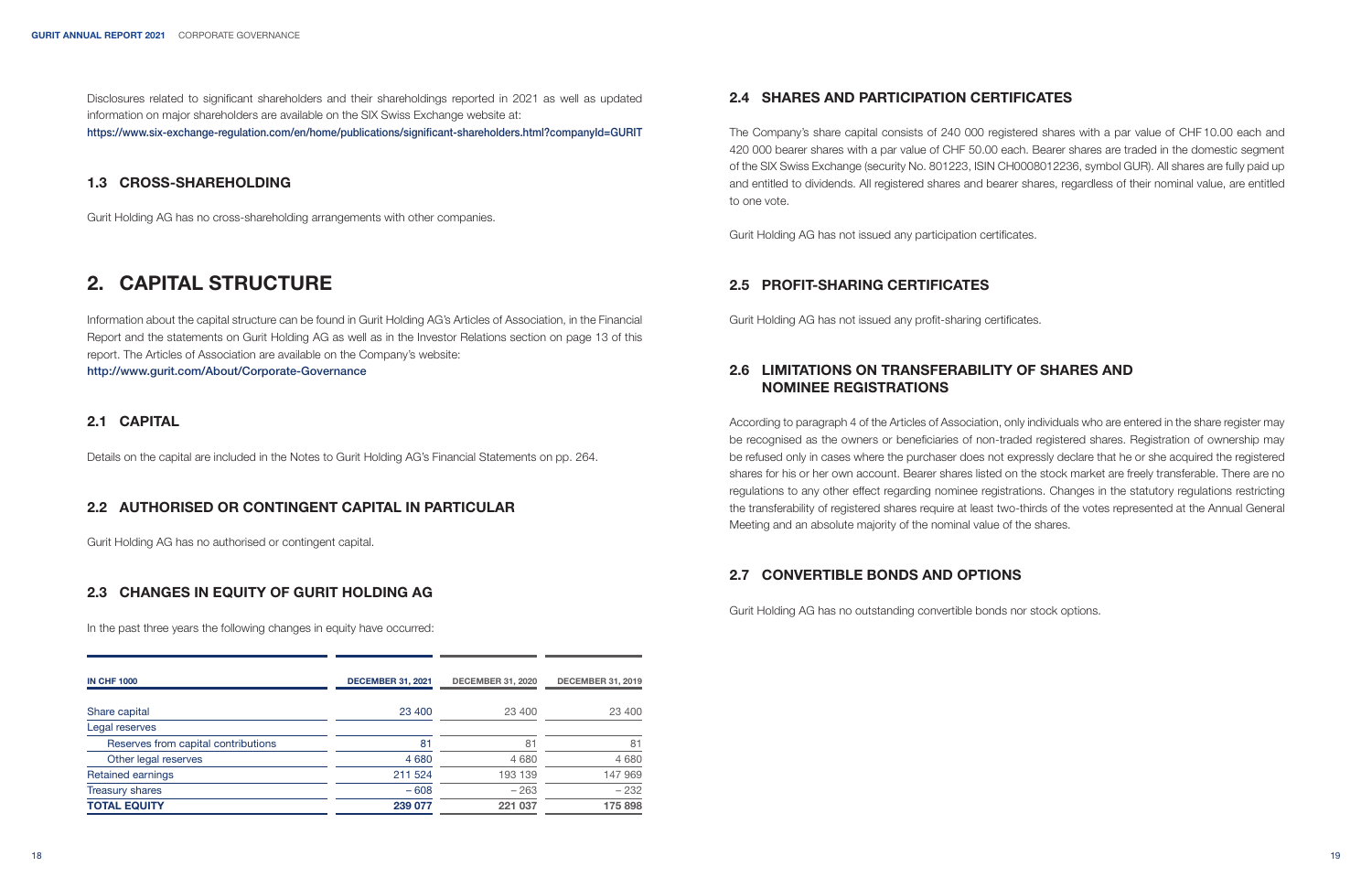# 3. BOARD OF DIRECTORS

On December 31, 2021, the Board of Directors of Gurit Holding AG consisted of six members.

## 3.1 MEMBERS OF THE BOARD OF DIRECTORS

The personal details together with the other activities and vested interests of individual members of the Board of Directors are listed on the next pages:

#### PETER LEUPP

Chairman of the Board of Directors El.-Ing., ETH Zurich Swiss citizen, 1951 Non-executive member



# Professional Background (Main Stages)<br>1977 – 1988 Various functions at BE

- Various functions at BBC (now ABB) in High Voltage Development
- 1988 1989 CEO, Technochemie AG, Switzerland
- 1989 1999 Various leading positions at High and Medium Voltage, ABB, Switzerland
- Local Head of Power Transmissions and Distribution division at ABB, Switzerland
- 2001 2006 Country Manager in China; Chairman and President of ABB (China) Ltd
- 2005 2006 Region Manager North Asia, ABB Ltd, Switzerland
- 2007 2012 Head Power Systems division, Member of the Group Executive Committee of ABB Ltd, Switzerland
- Executive Advisor to the Group Executive Committee of ABB Ltd, Switzerland

#### STEFAN BREITENSTEIN

Member of the Board of Directors Attorney at Law, Dr. iur. University Zurich LL.M. Harvard Law School Diplôme des Hautes Etudes Européennes, College of Europe, Bruges Swiss citizen, 1957 Non-executive member



**Professional Background (Main Stages)**<br>Since 1994 Partner at Lenz & Stae

Partner at Lenz & Staehelin

#### Other Important Activities and Vested Interests

Vice-Chairman of the Board of Directors, Brink's International Holdings AG, Zug, Switzerland Member of the Board of Directors, EPIC Swiss AG, Zurich, Switzerland Member of the Board of Directors, MAN Truck & Bus Schweiz AG, Otelfingen, Switzerland Member of the Board of Directors, Kar-Tess Holding S.àr.l., Luxembourg Member of the Board of Directors, The A.G. Leventis Foundation, Liechtenstein Vice-Chairman of the Board of Directors L&S Trust Services S.A., Geneva, Switzerland

#### BETTINA GERHARZ-KALTE

Member of the Board of Directors Ph.D. in Chemistry, Max-Planck Institute Polymer Science, Johannes Gutenberg University Mainz, Germany German Citizen, 1964 Non-executive member



#### Professional Background (Main Stages)

- 1992 2002 Various Management positions in Germany and Switzerland at HOECHST AG and Clariant AG within the field of specialty chemicals
- 2003 2005 BL head Emulsion Powder at Celanese GmbH
- 2005 2012 Managing Director Elotex Frankfurt, Germany and Member of the Management Team in Switzerland responsible for Marketing globally, belonging to the group's National Starch and Chemicals, ICI and AkzoNobel
- 2012 2014 Purchasing Director AkzoNobel Functional Chemicals, Netherlands<br>Since 2014 Vice President New Growth Business Thermal Insulation at Evonik I
- Vice President New Growth Business Thermal Insulation at Evonik Resource Efficiency GmbH, Germany
- Since 2021 Vice President New Growth Area Thermal Insulation, Evonik Operations GmbH

#### RUDOLF HADORN

Member of the Board of Directors lic. oec. HSG Swiss citizen, 1963 Non-executive member



#### Professional Background (Main Stages)

| $1989 - 2000$ | Management and Executive positions with GM in Europe |
|---------------|------------------------------------------------------|
| $2000 - 2002$ | CEO, Krone GmbH, Berlin, Germany CFO, Krone Group    |
| $2002 - 2004$ | CFO, Ascom Group, Berne, Switzerland                 |
| $2004 - 2007$ | CEO. Ascom Group. Berne. Switzerland                 |
| $2007 - 2021$ | CEO, Gurit, Zurich, Switzerland                      |
| Since 2016    | Owner, Hadorn Industries AG, Kilchberg, Switzerland  |

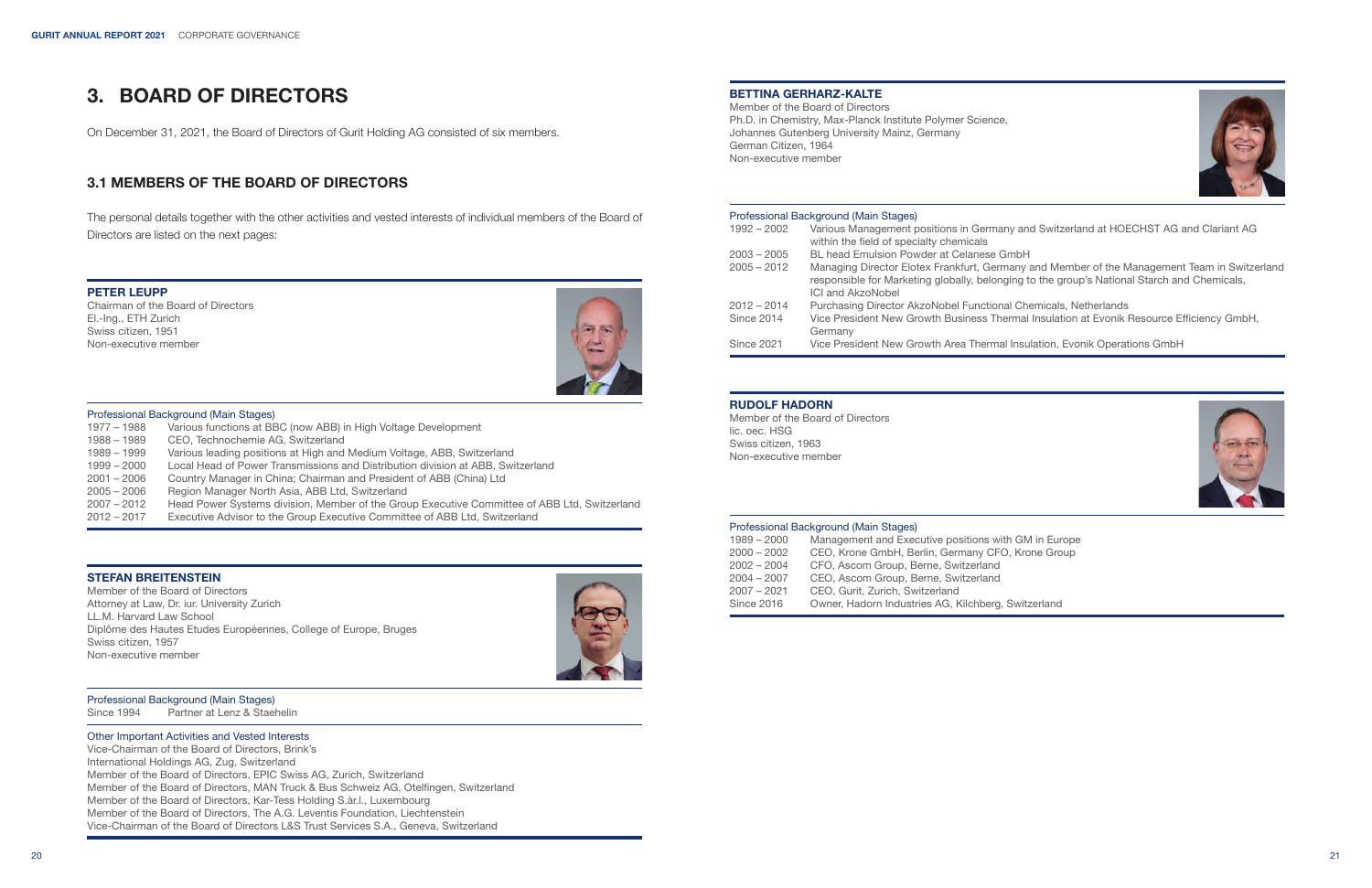#### NICK HUBER

Member of the Board of Directors Businessman Stanford Executive Program, Stanford University Swiss citizen, 1964 Non-executive member



#### Professional Background (Main Stages)

1990 – 1995 Account Manager, IBM (Schweiz) AG, Switzerland Different management positions within the SFS Group, Heerbrugg, Switzerland

#### Other Important Activities and Vested Interests

Chairman of the Board of Directors, COLTENE Holding AG, Altstätten, Switzerland Member of the Board of Directors, SFS Group AG, Heerbrugg, Switzerland Member of the Board of Directors, Huwa Finanz- und Beteiligungs AG, Heerbrugg, Switzerland

#### PHILIPPE ROYER

Member of the Board of Directors Business Administration degree, ICG Paris, 1993 Engineer, Ecole Centrale de Lyon, 1984 French Citizen, 1961 Non-executive member



#### Professional Background (Main Stages)

1985 – 1987 IT Manager, Lee Cooper, France 1988 – 1990 Supply chain and IT Manager, Devanlay, France 1991 – 1999 Various leading positions, then Managing Director, Eurofoil, Luxembourg 2000 – 2001 Senior Vice President, VAW Business Unit Foil, Germany 2002 – 2006 Business Unit President, Alcoa, Switzerland 2007 – 2013 Chairman & CEO, Manoir Industries, France 2014 – 2018 CEO, Metalor, Switzerland

## 3.2 STATUTORY NUMBER OF PERMITTED ACTIVITIES

According to paragraph 27 of the Articles of Association, a member of the Board of Directors may hold

- a maximum of five mandates as member of a top governing or administrative body of other listed companies outside the Gurit Group
- additionally a maximum of 20 mandates as member of a top governing or administrative body of non-listed legal entities outside the Gurit Group
- additionally a maximum of five mandates in non-profit associations and foundations as well as pension funds outside the Gurit Group

## 3.3 ELECTIONS AND TERMS OF OFFICE

| <b>NAME</b>           | <b>BORN</b> | <b>POSITION IN BOD</b> | <b>FIRST ELECTION TO BOD</b> |
|-----------------------|-------------|------------------------|------------------------------|
| Peter Leupp           | 1951        | Chairman               | 23.04.2010                   |
| Stefan Breitenstein   | 1957        | Member                 | 10.04.2014                   |
| Bettina Gerharz-Kalte | 1964        | Member                 | 09.04.2019                   |
| <b>Rudolf Hadorn</b>  | 1963        | Member                 | 14.04.2021                   |
| Nick Huber            | 1964        | Member                 | 15.06.1995                   |
| <b>Philippe Royer</b> | 1961        | <b>Member</b>          | 09.04.2019                   |

All members of the Board of Directors and the Chairman of the Board of Directors are elected individually by the Annual General Meeting of Shareholders (AGM) for a term of office of one year (i.e. until the following Annual General Meeting). Members may be re-elected. There is no statutory limit to the maximum period of office for members of the Board of Directors. But the period of office is limited to the AGM following the completion of the age of 72 years.

## 3.4 INTERNAL ORGANISATION

#### 3.4.1 ALLOCATION OF TASKS WITHIN THE BOARD OF DIRECTORS

The Board of Directors acts as a joint body. Decisions are taken on the basis of the majority of the votes submitted.

The Chairman of the Board organises and leads the work of the Board of Directors. In cooperation with the CEO, he makes sure that the other members of the Board receive the necessary information for their decision-making as well as the supervisory functions. He is the formal representative of the Group to the outside world. He may be assisted by one or two additional members defined by the Board.

#### 3.4.2 MEMBERSHIP OF THE BOARD'S COMMITTEES, THEIR DUTIES AND RESPONSIBILITIES

The Board has formed two permanent committees:

#### Audit and Corporate Governance Committee

Chairman: Stefan Breitenstein Members: Rudolf Hadorn, Peter Leupp, Philippe Royer

The Audit and Corporate Governance Committee consists of non-executive members of the Board of Directors. It assists the Board of Directors in its supervisory financial duties and checks the effectiveness, performance, and compensation of the external auditors. The Audit and Corporate Governance Committee also oversees the financial reporting processes within the Group.

The Chairman of the Audit and Corporate Governance Committee furthermore acts as an independent contact for any concerns or advice on the Gurit Code of Conduct.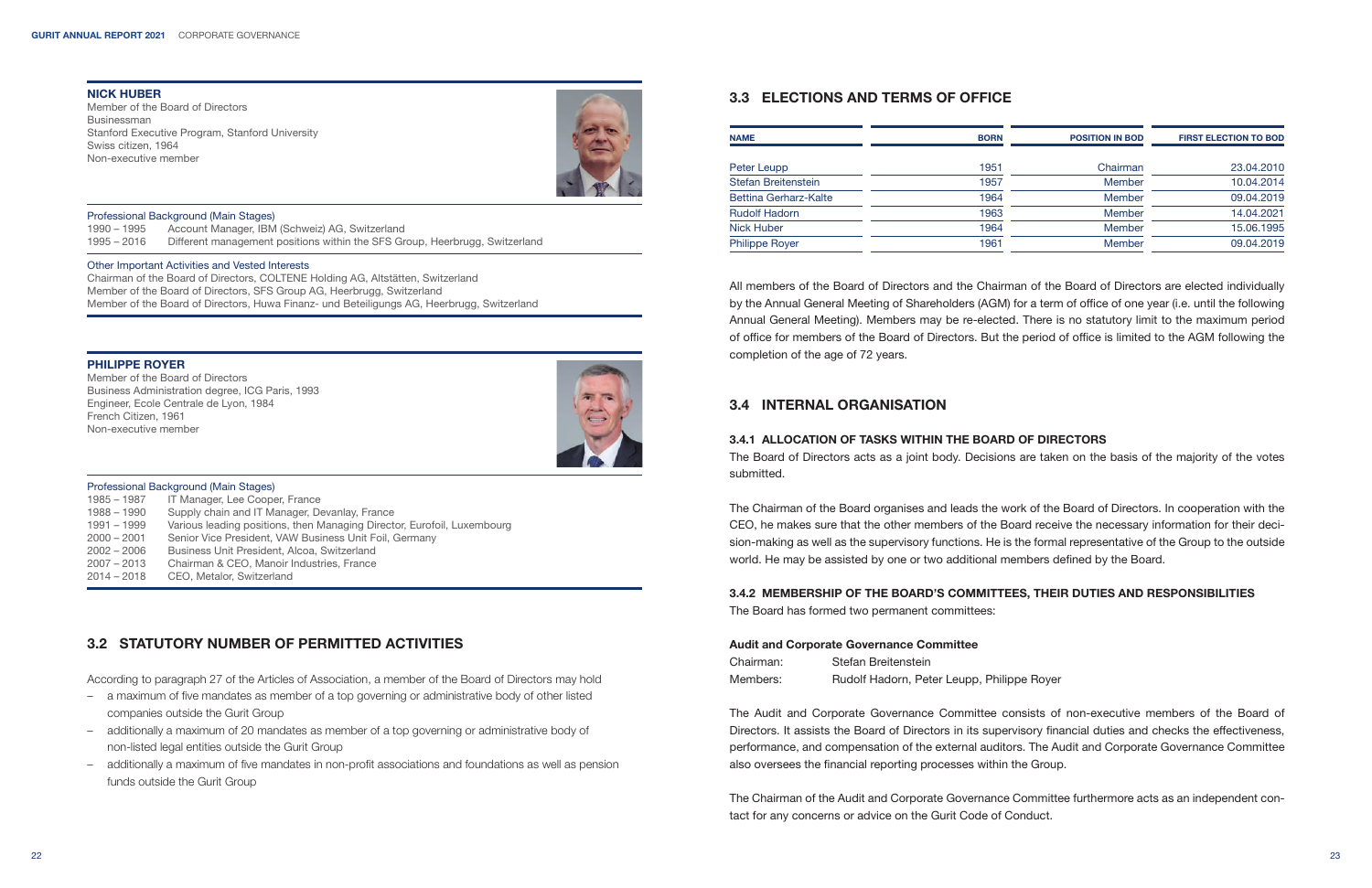#### Nomination and Compensation Committee

Chairwoman: Bettina Gerharz-Kalte Members: Nick Huber; Peter Leupp

The Nomination and Compensation Committee prepares all relevant decisions of the Board of Directors with respect to the compensation of members of the Board of Directors and the Group management and submits the respective proposals and recommendations to the Board of Directors. It defines the guidelines for the selection and election of potential new members of the Board of Directors as well as the function of the Group's CEO. The committee approves appointments to the Group Management made by the CEO; the compensation system for the Group, in particular with respect to employee share option plans and performance-based remuneration plans; and the general principles of the Group's human resource policy.

To consult and execute specific and short-term projects or issues, special ad hoc committees can be nominated.

#### 3.4.3 WORKING METHODS OF THE BOARD OF DIRECTORS AND ITS COMMITTEES

The Board of Directors meets annually for at least four ordinary meetings, generally one in each quarter.

In 2021, the Board of Directors met seven times and held four extraordinary calls. The attendance and durations are detailed in the following tables:

#### Board of Directors meetings in person

| <b>DATE</b>  | <b>DURATION</b><br><b>IN HOURS</b> | <b>PARTICI-</b><br><b>PANTS</b> | <b>LEUPP</b> | <b>BREITENSTEIN</b> | <b>GERHARZ-</b><br><b>KALTE</b> | <b>HADORN*</b> | <b>HUBER</b> | <b>KAUFMANN**</b> | <b>ROYER</b>              |
|--------------|------------------------------------|---------------------------------|--------------|---------------------|---------------------------------|----------------|--------------|-------------------|---------------------------|
| 28.01.2021   |                                    | 6/6                             | X            | x                   | $\mathsf{x}$                    |                | X            | x                 | x                         |
| 26.02.2021   | 6.75                               | 6/6                             | x            | x                   | x                               |                | x            | x                 | x                         |
| 14.04.2021   | 5                                  | 6/6                             | x            | x                   | x                               |                | x            | x                 | X                         |
| 22.06.2021   | 5                                  | 6/6                             | x            | x                   | X                               | x              | x            |                   | X                         |
| 12.08.2021   | 5                                  | 6/6                             | x            | x                   | x                               | x              | x            |                   | x                         |
| 14.10.2021   | 6                                  | 6/6                             | X            | x                   | x                               | x              | x            |                   | x                         |
| 14.12.2021   | 10                                 | 6/6                             | x            | x                   | x                               | x              | x            |                   | $\boldsymbol{\mathsf{x}}$ |
| <b>Total</b> | 52,75                              |                                 |              |                     |                                 |                |              |                   |                           |

\* BoD member from 14.4.2021

\*\* BoD member until 14.4.2021

#### Board of Directors extraordinary calls

|     | <b>LEUPP</b> | <b>BREITENSTEIN</b> | <b>KALTE</b> | <b>HADORN*</b> |   | <b>HUBER KAUFMANN**</b> | <b>ROYER</b> |
|-----|--------------|---------------------|--------------|----------------|---|-------------------------|--------------|
| 5/6 | x            | x                   | x            |                | x |                         | $\mathsf{x}$ |
| 6/6 | x            | x                   | x            | x              | x |                         | x            |
| 4/6 | x            | x                   |              | x              |   |                         | X            |
| 6/6 | x            | x                   | x            | x              | x |                         | x            |
|     |              |                     |              |                |   |                         |              |
|     |              |                     |              |                |   |                         |              |

\*\* BoD member until 14.4.2021

There were the following changes in the Board of Directors during 2021: Urs Kaufmann has left the Board of Directors. He was succeeded by Rudolf Hadorn.

Only committee members attend the committee meetings rather than the entire Board of Directors.

The Audit and Corporate Governance Committee met three times in 2021. Further details are outlined in the following table:

#### Audit and Corporate Governance Committee meetings

| <b>DATE</b>  | <b>DURATION</b><br><b>IN HOURS</b> | <b>PARTICI-</b><br><b>PANTS</b> | <b>LEUPP</b> | <b>BREITENSTEIN</b> | <b>HADORN</b> | <b>ROYER</b> |
|--------------|------------------------------------|---------------------------------|--------------|---------------------|---------------|--------------|
|              |                                    |                                 |              |                     |               |              |
| 26.02.2021   | 2                                  | 3/3                             | x            | x                   | $x^*$         | x            |
| 12.08.2021   | ◠                                  | 4/4                             | x            | x                   | x             |              |
| 13.12.2021   | ◠                                  | 4/4                             | x            | x                   | x             |              |
| <b>Total</b> |                                    |                                 |              |                     |               |              |

\* Transition phase – present as former CEO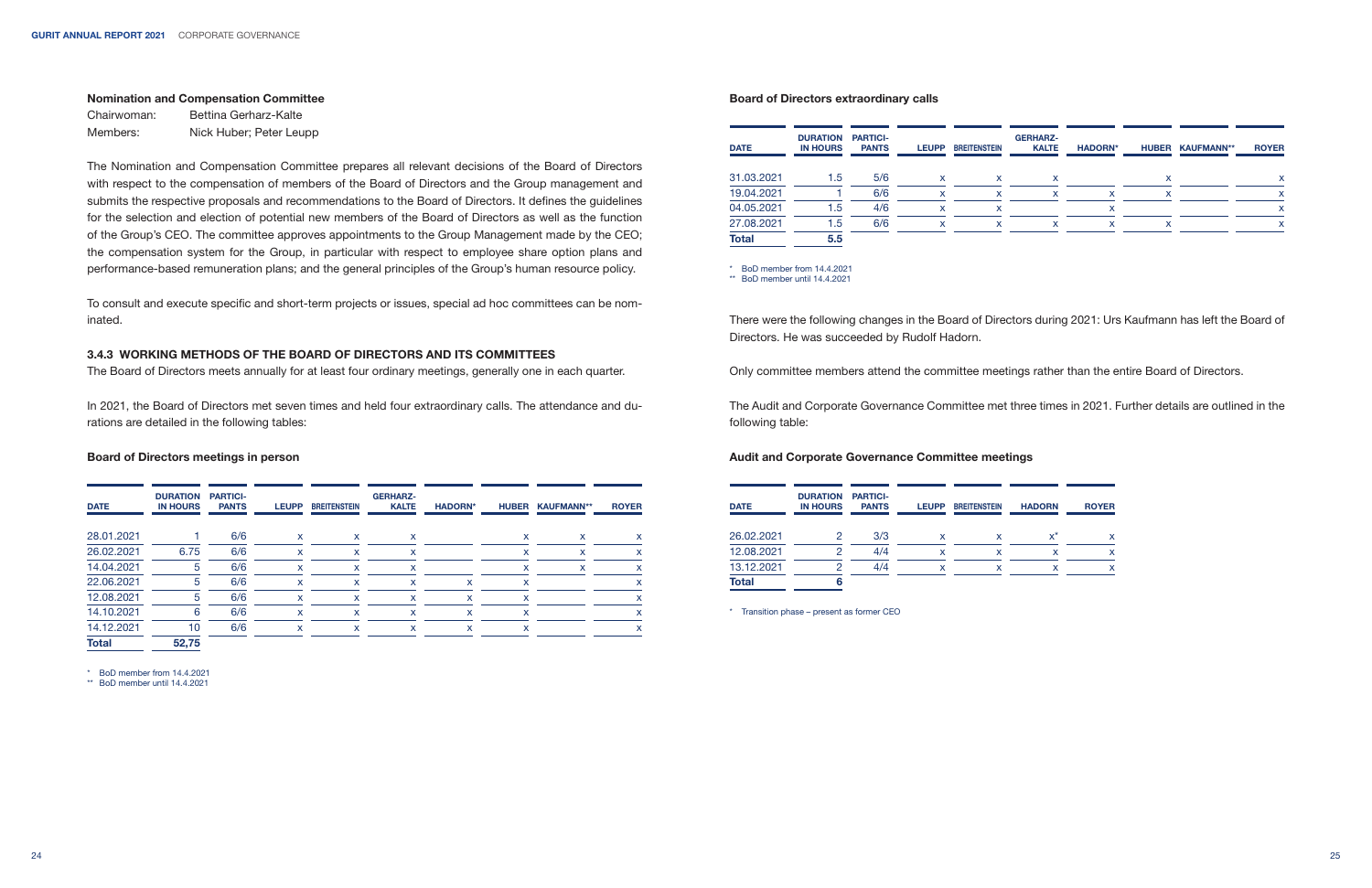The Nomination and Compensation Committee met twice in 2021. Further details are outlined in the following table:

#### Nomination and Compensation Committee meetings

| <b>DATE</b>  | <b>DURATION</b><br><b>IN HOURS</b> | <b>PARTICI-</b> | PANTS KAUFMANN* | <b>GERHARZ-</b><br><b>KALTE**</b> | <b>HUBER</b> | <b>LEUPP</b> | <b>SCHULZ</b><br>(EC/CEO) | <b>HAUEIS</b><br><b>HADORN*** (EC/CHRO)</b> |
|--------------|------------------------------------|-----------------|-----------------|-----------------------------------|--------------|--------------|---------------------------|---------------------------------------------|
| 16.02.2021   |                                    | 4/3             |                 | x                                 |              |              |                           |                                             |
| 12.12.2021   | 2.5                                | 6/6             |                 |                                   |              |              |                           |                                             |
| <b>Total</b> | 4.5                                |                 |                 |                                   |              |              |                           |                                             |

\* Chairman until 14.4.2021

\*\* Chairwoman from 14.4.2021

\*\*\* Transition phase – present as former CEO

Board meetings are summoned in writing by the Chairman. An invitation, along with a detailed agenda and documentation, is sent to all participants at least five days ahead of the meeting date.

As a rule, the Chief Executive Officer attends all meetings of the Board of Directors and the Committees. The Chief Financial Officer attends meetings of the Board of Directors and the Audit and Corporate Governance Committee meetings. In order to ensure that the Board has sufficient information to take decisions, other members of staff or third parties may also be invited to attend on specific topics or general business discussions.

The Board meets quorum if all members have been duly invited and the majority of its members take part in the decision-making process. Members may participate in deliberations and the passing of resolutions by telephone or other suitable electronic media if all participants are in agreement. The Board's decisions are taken on the basis of the votes submitted. In the event of a tie, the Chairman has the casting vote. Decisions may also be made in writing.

Proposals are sent to all members, and they are regarded as passed if the majority of members agree unconditionally and no member insists on discussion of the issues in question within an agreed period of time.

Members of the Board of Directors are obliged to leave meetings when issues are discussed that affect their own interests or the interests of persons close to them.

All proposals and decisions are entered in the minutes to the meeting.

## 3.5 DEFINITION OF AREAS OF RESPONSIBILITY

The Board of Directors' main duties are the following:

- To formulate general Group strategies, policies and the industrial concept of Gurit as a whole
- To decide on acquisitions, divestments, foundation or liquidation of subsidiaries and to approve capital investment decisions exceeding CHF 500 000
- To define the Group's organisational structure and its organisational regulations
- To define the Group's financing strategy; decide on collective means of financing; to determine accounting, financial control and financial planning policies and their adherence; and to approve the financial statements
- To appoint or dismiss Group Management members and people entrusted with representation functions
- To oversee the Sustainability Strategy and its deployment in the Group

Apart from this, management is generally delegated to the CEO.

## 3.6 INFORMATION AND CONTROL INSTRUMENTS VIS-À-VIS EXECUTIVE COMMITTEE

As a rule, Group Management updates the Board of Directors and especially the Audit and Corporate Governance Committee on operations and the Group's financial position every month. In addition, the CEO and CFO report back on business and all matters of relevance to the Group at each Board meeting or ad hoc. Risk management forms an integral part of the Group's conduct of business. A formal risk management review and subsequently an update of the risk profiles is performed by the Business Units and the Executive Committee. The Executive Committee ensures that appropriate measures are taken to mitigate risks. The Board of Directors is informed in the Board of Directors' meetings of the Group's risk profile and mitigating action plans. If the Group is exposed to major new risks, the Chief Executive Officer or his deputy will inform the Chairman of the Board of Directors immediately after he became aware of the risk. Further detail regarding Gurit's Risk Management is provided in the Group Business and Financial Review of this Annual Report.

Every member of the Board of Directors also has the right to ask any member of Group Management for information about matters within his remit, also outside of meetings held.

The Chairman of the Board of Directors is also informed by the Chief Executive Officer about all business and issues of a fundamental nature or of special importance.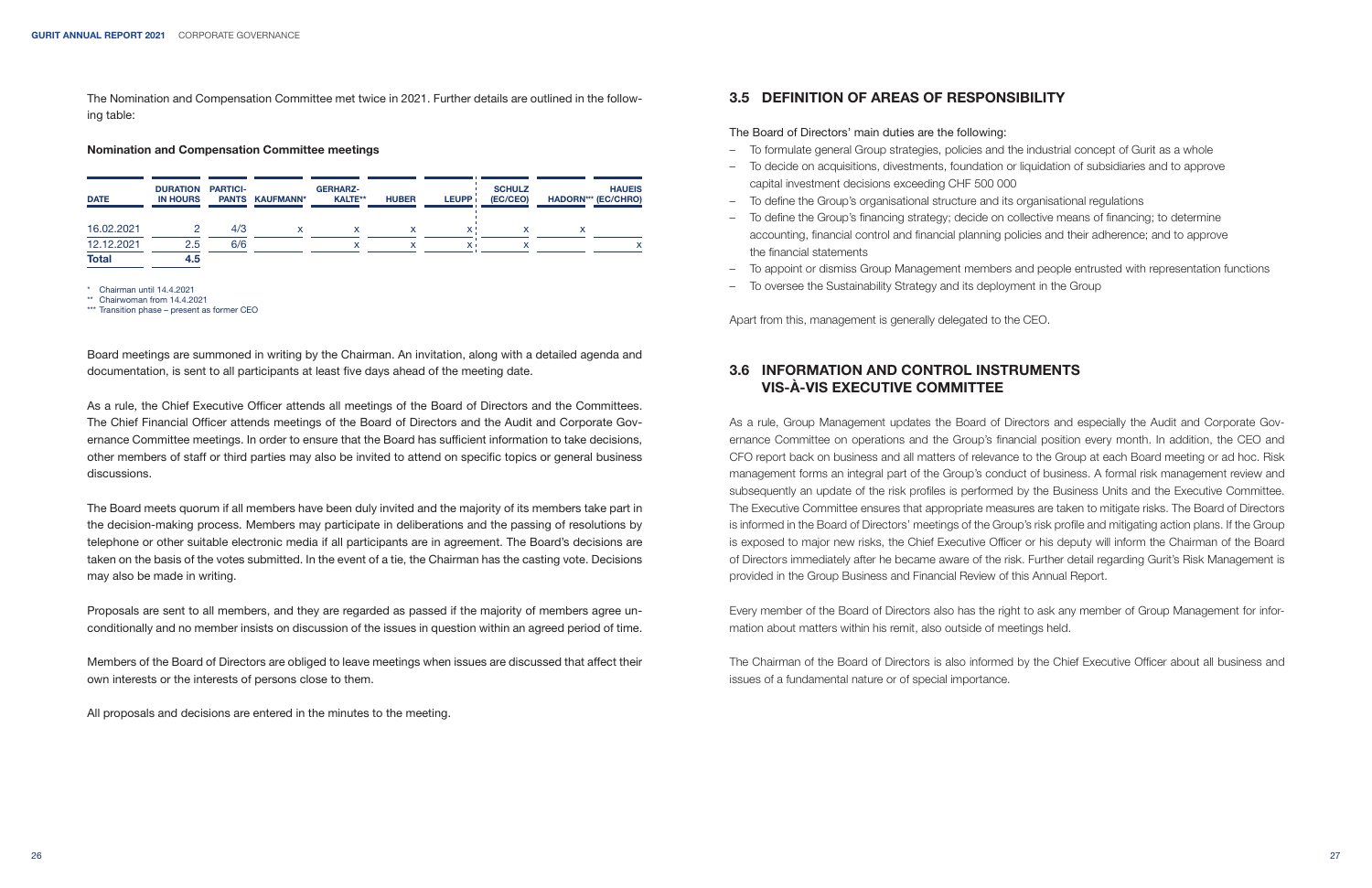# 4. EXECUTIVE COMMITTEE

On December 31, 2021, Gurit Holding AG's Group Management consisted of the CEO and the CFO as well as six other members of the Executive Committee. The personal details together with other activities and vested interests of the individual members of the Executive Committee are listed below:

## 4.1 MEMBERS OF THE EXECUTIVE COMMITTEE

#### MITJA SCHULZ

Chief Executive Officer Business Administration & Economics, University of Stuttgart. German citizen, 1977



#### Professional Background (Main Stages)

| $2002 - 2009$     | Purchasing Management positions with Porsche AG                       |
|-------------------|-----------------------------------------------------------------------|
| $2009 - 2015$     | Purchasing & Supply Chain Management positions with ZF Group, Germany |
| $2016 - 2018$     | SVP & GM with ZF TRW, USA                                             |
| $2019 - 2020$     | SVP & CEO of ZF Wind Power Antwerpen NV, Belgium                      |
| Since Jan 4, 2021 | CEO, Gurit                                                            |

#### PHILIPPE WIRTH

Chief Financial Officer lic. oec. publ. Swiss citizen, 1972



#### Professional Background (Main Stages)<br>2000 – 2017 Senior Finance 2000 – 2017 Senior Finance Positions and Director of Global Business Transformation Program at Mettler Toledo 2017 – 2019 Chief Financial Officer at Crealogix, Zurich Since October 21, 2019 Chief Financial Officer, Gurit

#### HANNES HAUEIS

Head of Group Human Resources Degree in Electrical Engineering Austrian citizen, 1962



#### Professional Background (Main Stages)

| $1997 - 2004$         | Head of Global Training & Development, Unaxis AG, Switzerland               |
|-----------------------|-----------------------------------------------------------------------------|
| $2004 - 2009$         | VP Human Resources / Corporate People Development, OC Oerlikon, Switzerland |
| $2009 - 2012$         | VP Human Resources / Learning & Development, SR Technics AG, Switzerland    |
| $2012 - 2014$         | VP Human Resources, Kaba Holding AG / Division ADS EMEA / AP, Switzerland   |
| Since October 1, 2014 | Head of Group Human Resources, Gurit                                        |

#### ERNST LUTZ

General Manager BU Wind Materials Ph.D. in Material Science, Virginia Tech, Blacksburg, VA, USA MBA, University at Albany, NY, USA M.S. in Mechanical Engineering, ETH, Zurich, Switzerland Swiss citizen, 1966



#### Professional Background (Main Stages)

| $1995 - 2011$ | Various leadership roles in Business Development and Technology, RioTinto / Alcan /         |
|---------------|---------------------------------------------------------------------------------------------|
|               | Alusuisse in CH/JP/CA/FR/CN                                                                 |
| $2011 - 2015$ | Chief Technology Officer, Sulzer, Winterthur, Switzerland                                   |
| $2015 - 2016$ | CEO, European Institute for Innovation and Technology (EIT), Raw Materials, Berlin, Germany |
| $2016 - 2019$ | Member of the Executive Board, Business Development and Technology, Grundfos, Denmark       |
|               | Since September 1, 2020 General Manager Wind Materials, Gurit                               |
|               |                                                                                             |

## LANCE HILL

General Manager Marine & Industrial Materials MBA British citizen, 1966



#### Professional Background (Main Stages)

| 1990 - 1996       | Sales and Marketing Director RK Carbon Fibers Itd, UK       |
|-------------------|-------------------------------------------------------------|
| $1997 - 2001$     | Sales Director SGL Technic Inc. USA                         |
| $2002 - 2009$     | Sales Director SGL Carbon Fibers Itd. UK                    |
| 2009 - 2012       | Head of Sales Gurit Wind Energy, UK                         |
| $2013 - 2020$     | Regional Sales Director Gurit USA Inc, USA                  |
| Since May 1, 2020 | General Manager Business Unit Marine / Industrial Materials |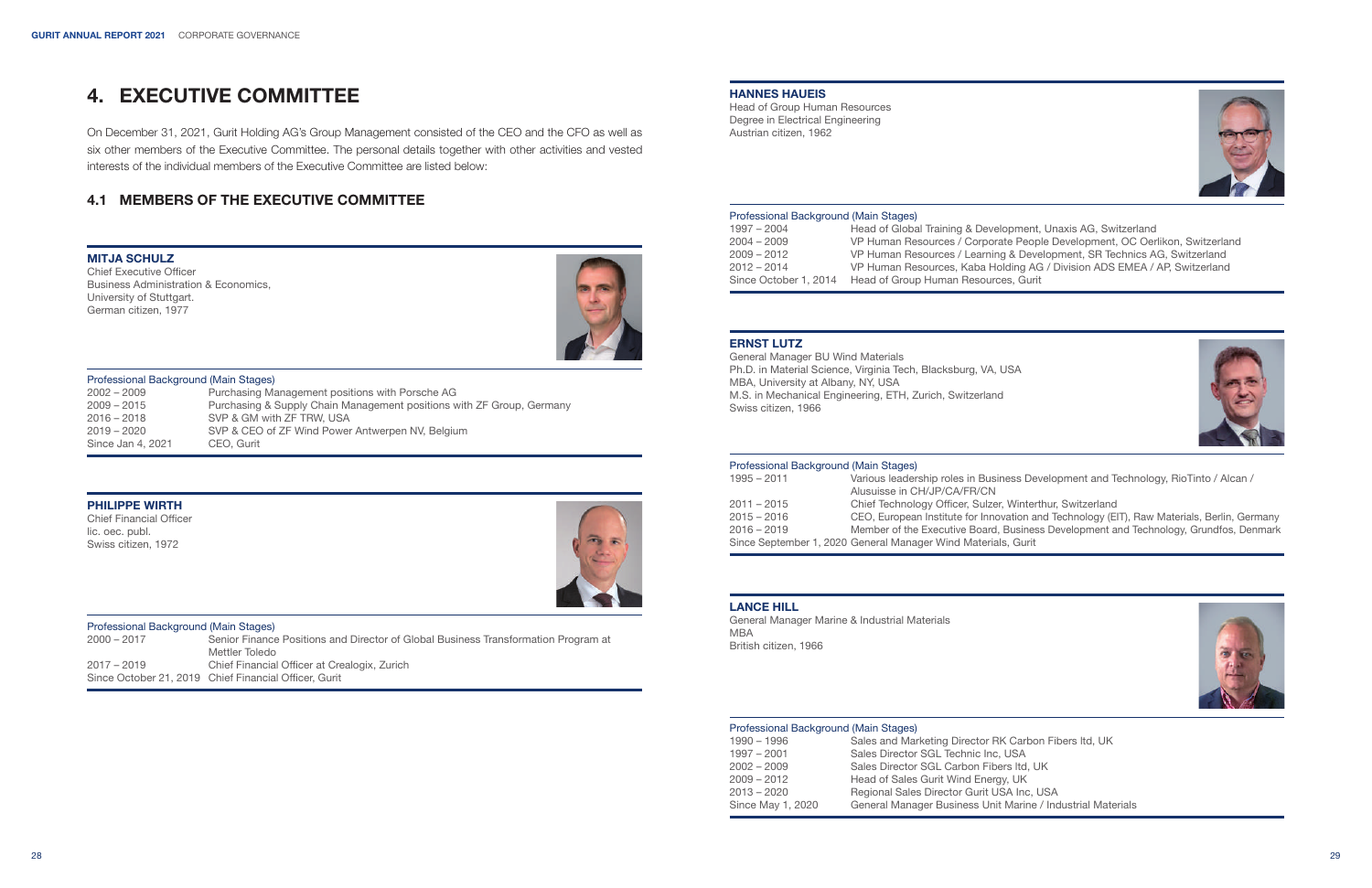### MICHAEL MUSER

General Manager Gurit Aero Dipl.-Ing (aer), Technical University Stuttgart German & US citizen, 1973



#### Professional Background (Main Stages)

2001 – 2008 Management positions with EADS in Germany Head of Business Unit, Ingersoll Machine Tools, USA 2018 Head of Production Organisation, Dornier Seawings, Germany Since January 1, 2019 General Manager Aero, Gurit

## 4.2 STATUTORY NUMBER OF PERMITTED ACTIVITIES

According to paragraph 27 of the Articles of Association, a member of the Executive Committee may hold

- a maximum of three mandates in listed legal entities outside the Gurit Group, and
- a maximum of 10 mandates in non-listed legal entities outside the Gurit Group

provided that availability of time of the respective member permits such mandate and the Board of Directors has granted its prior consent thereto.

## 4.3 MANAGEMENT CONTRACTS

No agreements pertaining to the provision of managerial services exist between Gurit Holding AG and other companies or natural persons outside the Gurit Group.

## ANDREAS KIPKER

General Manager Gurit Kitting (JSB) Copenhagen Business School Danish citizen, 1986



#### Professional Background (Main Stages)

| $2008 - 2012$     | Business Controller, 7-Eleven Denmark                                            |
|-------------------|----------------------------------------------------------------------------------|
| $2013 - 2015$     | Finance Manager, JSB Group, Ringkøbing, Denmark                                  |
| $2016 - 2019$     | CFO, JSB Group, Ringkøbing, Denmark                                              |
| Since Mai 1, 2020 | General Manager, BU Wind Systems (until 06/2021 BU Kitting), Ringkøbing, Denmark |

#### BINJIANG CHEN

General Manager Gurit Tooling Ph.D. in Ceramic Science and Engineering, Alfred University, Alfred, NY, USA M.S. in Materials Science, Changchun Inst. of Optics and Fine Mechanics, Changchun, China US citizen, 1961



#### Professional Background (Main Stages)

| 1998 – 2004        | Various Management positions in USA and China at Philips Electronics    |
|--------------------|-------------------------------------------------------------------------|
| $2004 - 2009$      | General Manager Metaldyne, Automotive Components Co. Ltd. Suzhou, China |
| $2009 - 2011$      | General Manager and VP of Asia Pacific, VSG China, Dover Corp.          |
| Since July 1, 2011 | General Manager BU Manufacturing Solutions (former BU Tooling)          |

# 5. COMPENSATION, SHAREHOLDINGS, AND LOANS

## 5.1 CONTENT AND METHOD OF DETERMINING COMPENSATION AND **SHAREHOLDINGS**

The information on compensation, shareholdings and loans regarding members of the Board of Directors and Group Management are presented in the Compensation Report as a separate chapter of this Annual Report on pages 36 to 50.

## 5.2 STATUTORY PROVISIONS ON COMPENSATION, SHAREHOLDINGS AND LOANS

The statutory provisions on compensation, shareholding and loans are outlined in the paragraphs 21, 22, 23, 25 and 28 of the Articles of Association, available on the Gurit website at:

www.gurit.com/About/Corporate-Governance

## 5.3 STATUTORY PROVISIONS ON COMPENSATION VOTE BY THE GENERAL MEETING OF SHAREHOLDERS

The statutory provisions on the vote on pay at the general meeting of shareholders are outlined in paragraph 24 of the Articles of Association, available on the Gurit website at: www.gurit.com/About/Corporate-Governance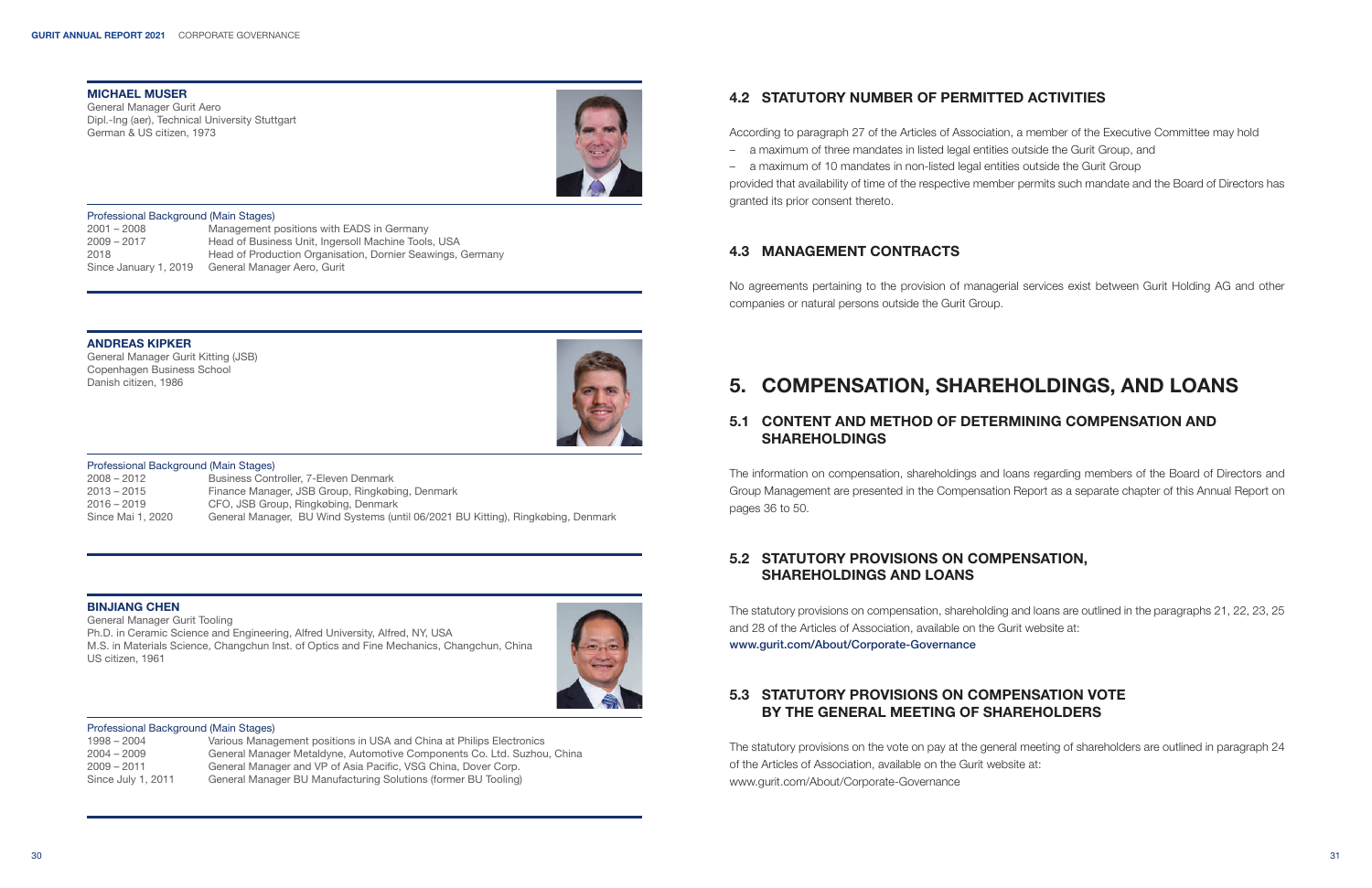# 6. SHAREHOLDERS' PARTICIPATION RIGHTS

Details of shareholders' participation rights can be found in the Articles of Association of Gurit Holding AG on the Gurit website at:

www.gurit.com/About/Corporate-Governance

## 6.1 VOTING RIGHT RESTRICTIONS AND REPRESENTATION

The Articles of Association contain no restrictions on voting rights. Every registered or bearer share represented at the General Meeting is entitled to one vote. A shareholder may be represented at the General Meeting only by the independent proxy holder or by another shareholder attending the General Meeting.

## 6.2 STATUTORY QUORUM

Unless otherwise determined by law or the Articles of Association, a General Meeting convened in accordance with the Articles of Association meets quorum regardless of the number of shareholders attending or the number of votes represented. To be valid, resolutions require an absolute majority of the votes submitted. In the event of a tie, the Chairman, who is always entitled to vote, makes the casting vote.

Important decisions of the General Meeting, as defined in article 704 paragraph 1 of the Swiss Code of Obligations, require at least two-thirds of the votes present and the absolute majority of the nominal value of the shares represented to pass.

## 6.3 CONVOCATION OF THE GENERAL MEETING

The ordinary General Meeting takes place annually within six months of the end of the Company's fiscal year. Extraordinary General Meetings can be called by decision of the General Meeting, by the Board of Directors, at the request of the auditors or in the case that shareholders representing at least a tenth of the Company capital submit a request in writing, stating their purpose, to the Board of Directors.

The convocation is announced at least 20 days before the date of the meeting in the Swiss Official Gazette of Commerce (Schweizerisches Handelsamtsblatt). Registered shareholders are also informed in writing.

## 6.4 AGENDA

The Articles of Association contain no regulations relating to agendas that differ from those set forth by the law. Accordingly, shareholders representing shares of a par value of CHF 1 million may request items to be included in the agenda.

## 6.5 ENTRIES IN THE SHARE REGISTER

The names and addresses of owners and beneficiaries of registered shares are entered in the share register. Shareholders and/or beneficiaries of registered shares are entitled to vote if they are already entered in the share register at the time when invitations are sent out to the General Meeting.

# 7. CHANGES OF CONTROL AND DEFENSE MEASURES

## 7.1 PUBLIC PURCHASE OFFERS

The threshold at which a shareholder is obliged to make an offer for all Gurit Holding AG's stock pursuant to the applicable provisions of the Federal Act on Financial Market Infrastructures and Market Conduct in Securities and Derivatives Trading (Financial Market Infrastructure Act, FMIA, Art. 135 para.1) is set to 49% of the total votes.

## 7.2 CLAUSES ON CHANGES OF CONTROL

Gurit Holding AG has no agreements containing clauses of this type.

# 8. AUDITORS

## 8.1 DURATION OF MANDATE AND LEAD AUDITOR'S TERM OF OFFICE

If its predecessors are included, PricewaterhouseCoopers AG, Zurich, has been Gurit Holding's statutory auditors since 1984 and Group auditors since 1994.

Rotation of the lead auditor is undertaken every seven years and corresponds to the maximum statutory period for rotation. Thomas Wallmer is the lead auditor since 2021.

## 8.2 AUDIT FEES

The total sum charged during the year under review by PricewaterhouseCoopers in its capacity as auditor amounted to CHF 538 488 (2020: CHF 512 839). Additional audit fees charged during the year by other audit firms amounted to CHF 58 212 (2020: CHF 54 241).